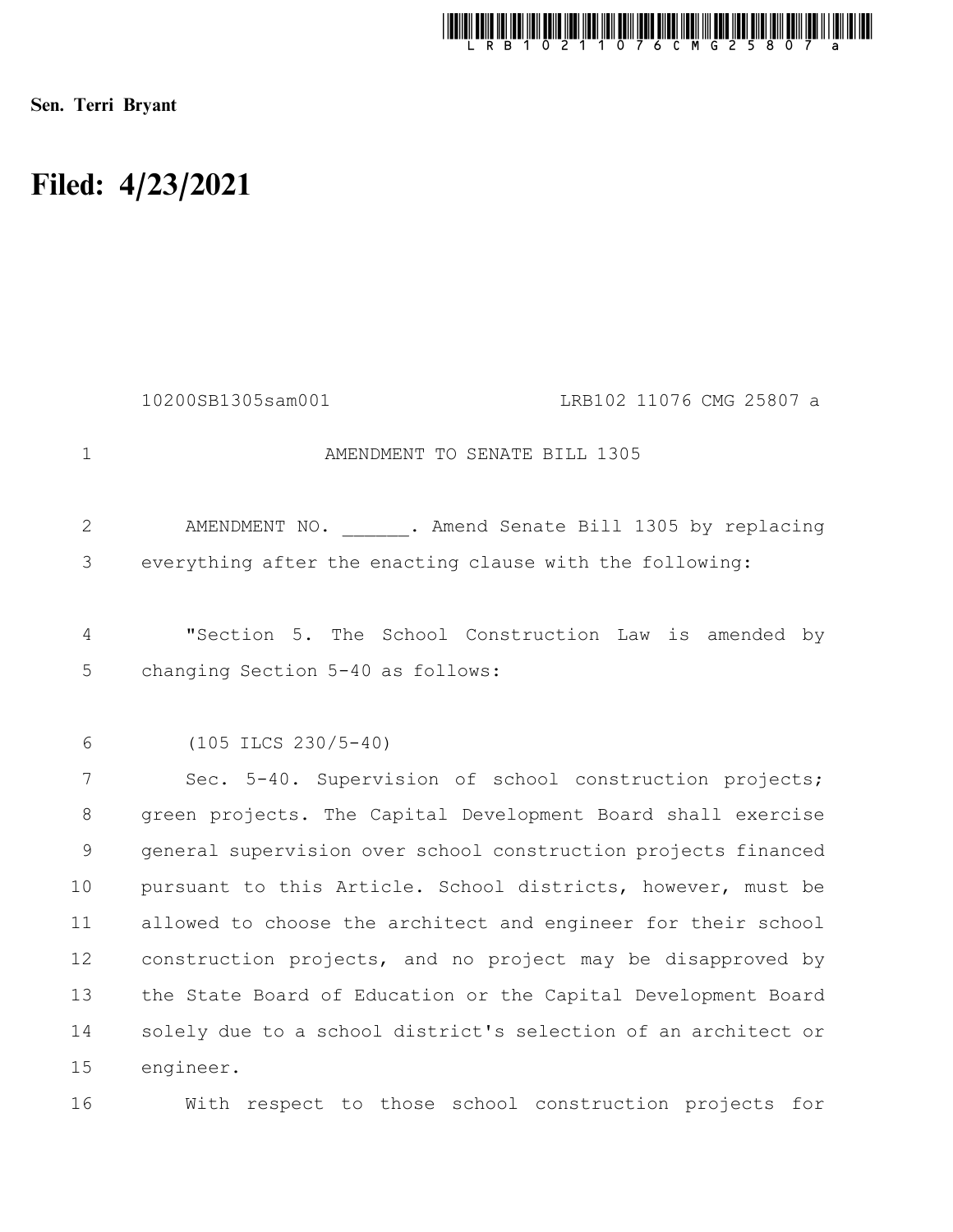10200SB1305sam001 -2- LRB102 11076 CMG 25807 a

which a school district first applies for a grant on or after July 1, 2007, the school construction project must receive certification from the United States Green Building Council's Leadership in Energy and Environmental Design Green Building Rating System or the Green Building Initiative's Green Globes Green Building Rating System or must meet green building standards of the Capital Development Board and its Green Building Advisory Committee. With respect to those school construction projects for which a school district applies for a grant on or after July 1, 2009, the school construction project must receive silver certification from the United States Green Building Council's Leadership in Energy and Environmental Design Green Building Rating System unless all of the following are met: 1 2 3 4 5 6 7 8 9 10 11 12 13 14

 $(1)$  (blank); the application categorized as a capital need prioritized under of Section 5 30 of this Law; 15 16 17

 $(2)$  (blank); the renovation or replacement school construction project is less than 40% replacement the project has been granted a waiver by Development Board in consultation with the State Board of Education in accordance with rules promulgated pursuant this Law: 18 19 20 21 22 23

(3) the school construction project is located in a county with a population of more than 38,000 and less than 39,000 that borders the Mississippi River 24 25 26